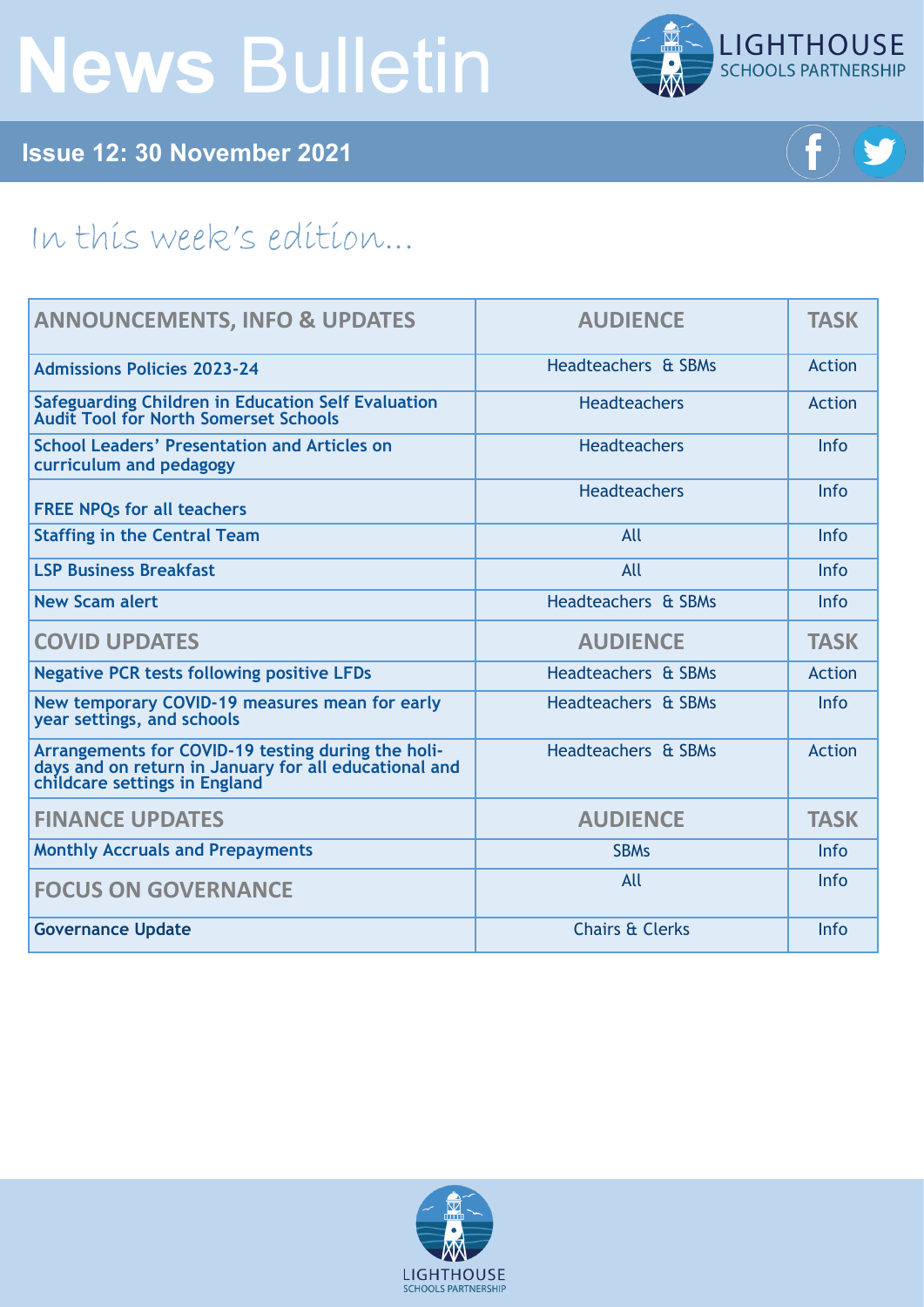## <span id="page-1-0"></span>**Admissions Policies 2023-24**

The admissions policies for 2023/24 have been amended in liaison with the two local authorities. The draft policies are [here](https://foldr.lsp.org.uk/public/NQJGP) for consultation from 1 December 2021 to 19 January 2022.

The change this year is:

• For North Somerset primary schools, the criterion in the policy relating to 2016/17 introduction of first geographical area is now removed from the policy.

Please can you ensure the [consultation document,](https://foldr.lsp.org.uk/public/N2V0N) together with a link to the LSP policies above, are added to your school website. Please can you email [jnorris@lsp.org.uk](mailto:jnorris@lsp.org.uk) to confirm this has been done.

## **Safeguarding Children in Education Self Evaluation Audit Tool for North Somerset Schools**

Thank you to those schools who have sent a copy of their S175 audit to [jnorris@lsp.org.uk.](mailto:jnorris@lsp.org.uk) Please can the North Somerset schools who have not done so, please send a copy of the completed audit (due at NSC on 5 November) to Jane so the Trust has a copy. Please can we request this by 8 December 2021.

## **School Leaders' Presentation and Articles on curriculum and pedagogy**

Click [here](https://foldr.lsp.org.uk/public/W5JQW) to view the presentation from last Wednesday's meeting.

It was good to see School Leaders at our meeting on Wednesday. Below is the link to Amanda Spielman's speech and also to some other interesting articles on curriculum and pedagogy.

Amanda Spielman's talk:

[https://www.gov.uk/government/speeches/amanda](https://www.gov.uk/government/speeches/amanda-spielman-at-the-2021-schools-academies-show)-spielman-at-the-2021-schools-academies[show](https://www.gov.uk/government/speeches/amanda-spielman-at-the-2021-schools-academies-show)

A piece from Tom Sherrington:

https://teacherhead.com/2020/02/08/7-variables-between-within-schools-where-are-you-on-each -scale/?s=03

An interesting think piece about designing and delivering the primary curriculum to which we will return to in our January meeting.

[https://thinkingflexibly.com/2021/11/15/curriculum](https://thinkingflexibly.com/2021/11/15/curriculum-the-forth-bridge-and-gluesticks/)-the-forth-bridge-and-gluesticks/

*Sharon*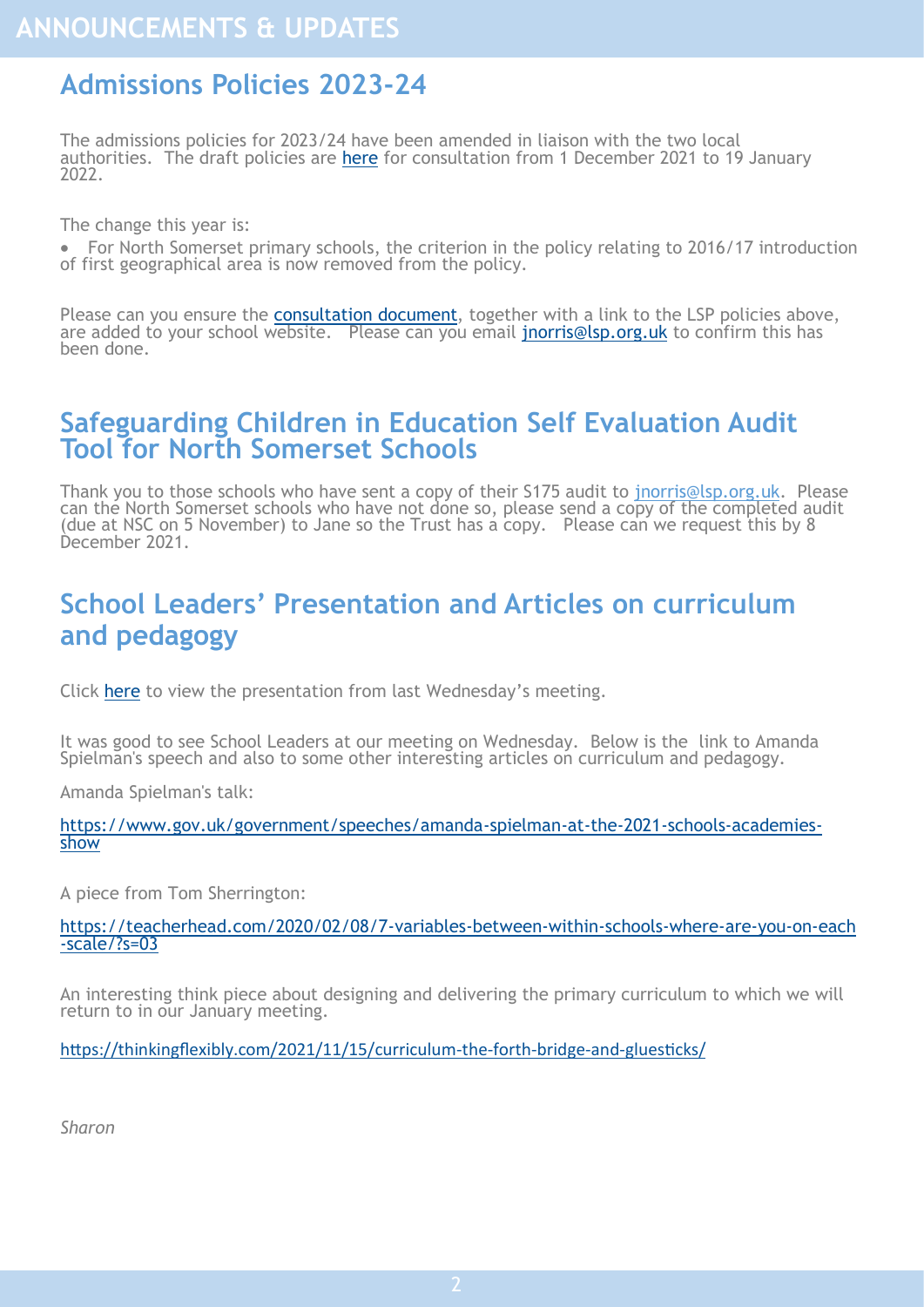## <span id="page-2-0"></span>**FREE NPQs for all teachers**

The DfE reformed suite of NPQs have been launched successfully and registration for a February start is now open. Our LSP programmes are with Education Development Trust for Primary and Ambition for Secondary. Our delivery will be through the Five Counties Alliance.

• **NPQ for Leading Teaching (NPQLT)** – designed for those who have responsibilities for leading teaching in a subject, year group, key stage or phase. Cost: Usually £875 - **Now free**

• **NPQ for Leading Behaviour and Culture (NPQLBC)** – designed for those who have responsibilities with behaviour and pupil wellbeing. Cost: Usually £875 - **Now free NPQ for Leading Teacher Development ([NPQLTD\)](https://www.educationdevelopmenttrust.com/our-expertise/uk/empowering-leaders-to-make-change-happen-through-n/documents/npqltd-july-2021-(1).pdf)** – designed for those with responsibilities for leading the development of other teachers in their school Cost: Usually £835 - **Now free** These will provide CPD for teachers who want to make their classroom teaching the best it can be, whether or not they move into school leadership.

This is in addition to new and reformed leadership NPQs:

• **NPQ for Senior Leadership (NPQSL)** – for those who are, or aspiring to be a senior leader, with cross-school responsibilities, such as a member of the SLT. Cost: Usually £1,120 - **Now free**

• **NPQ for Headship (NPQH)** - for those who are, or aspiring to be a headteacher, head of school or principal, with responsibility for leading a school. Cost: Usually £1,885 - **Now free NPQ for Executive Leadership (NPQEL)** for those who are, or aspiring to be an executive headteacher or CEO with responsibility for leading multiple schools. Cost: Usually £3,995 - **Now free**

If you are interested you can find further details on the Five Counties Alliance website

[https://fivecountiesalliance.co.uk/national](https://fivecountiesalliance.co.uk/national-professional-qualifications/)-professional-qualifications/

**Application process for LSP staff:**

1. Participant (not schools) apply using the [DfE portal](https://register-national-professional-qualifications.education.gov.uk/) (NB. this triggers the start of the process and is not the application in itself; applicants will need their Teacher reference number) At the same time as applying on this portal participants should seek Head Teacher support.

2. Your school must complete this [FCTSHA form](https://forms.office.com/Pages/ResponsePage.aspx?id=ViObpySMIkm0IMbibQtAkRJDSuyFRqxHrz9FGqGdb0ZUQjZJNjRaRFZOUUhFQ01HR0taUUU0R0RPSyQlQCN0PWcu) selecting the lead provider (Primary: EdDev and Secondary: Ambition) and NPQs you have signed up to.

3. Once participants have completed these steps, the lead provider (Primary: EdDev and Secondary: Ambition) will send participants an application form to complete.

4. Once this application form is completed FCTSHA see that they can offer the place and then participants will receive another email from the provider (Primary: EdDev and Secondary: Ambition) asking you to accept the place.

Final deadlines for applications:

Primary colleagues EdDev: **Monday 17th January**

Secondary colleagues Ambition: **Tuesday 18th January**

It is recommended that you begin the process well ahead of this deadline.

There are bursaries available from LSP to support staff attendance at training. Please email igeorge@lsp.org.uk for an application form.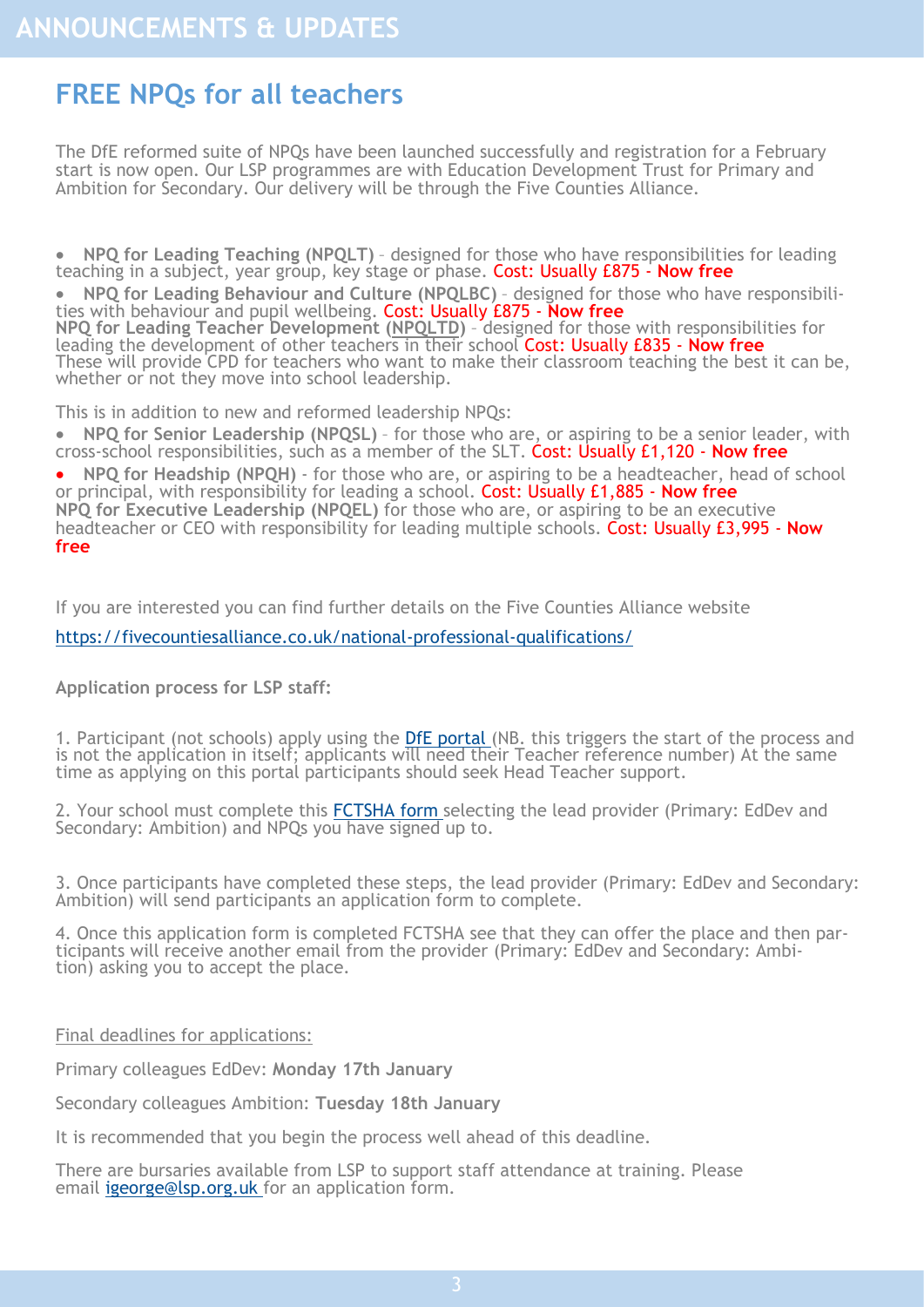## <span id="page-3-0"></span>**Staffing in the Central Team**

I am delighted to inform you that we have appointed Charlotte Trewin as our interim HR Advisor, who will join the HR team on 1<sup>st</sup> December.

Charlotte will be replacing Konstantinos and is an experienced and qualified HR professional. I am sure you will join us in welcoming Charlotte to the HR team.

*Tania*



## **LSP Business Breakfast**



We would like to say a big thank you to everyone who came along to our LSP Business Breakfast last Wednesday. It was a great success, with over 100 attendees.

It was insightful and highly topical to get an update on the future of energy and the economic benefit to the South West from Hinkley Point C, expertly delivered by Tim McCoy, Head of Communications at EDF.

Our student speakers did a fantastic job of updating us on the action schools are taking to become carbon neutral by 2035. Many thanks to Aspens for providing a delicious breakfast buffet and to Backwell School for hosting us.

To view the presentation, click [here.](https://foldr.lsp.org.uk/public/PY85P)

## **New Scam alert**

The Safeguarding team at North Somerset Council have advised of a new scam going around schools of a person claiming to be from the police. The scammer in this incident called himself Paul Taylor, but could go by any name.

The scammer speaks about the school's contribution to their crime prevention magazine and says that you are entitled to a discount on your invoice.

The advice is to not hand out any personal or payment information over the phone or via any letter and to check anyone claiming to be a police officer.

If you do receive a call, please report to Action Fraud Reporting fraud and cyber crime | Action [Fraud](https://www.actionfraud.police.uk/reporting-fraud-and-cyber-crime) who will then forward it on to the police.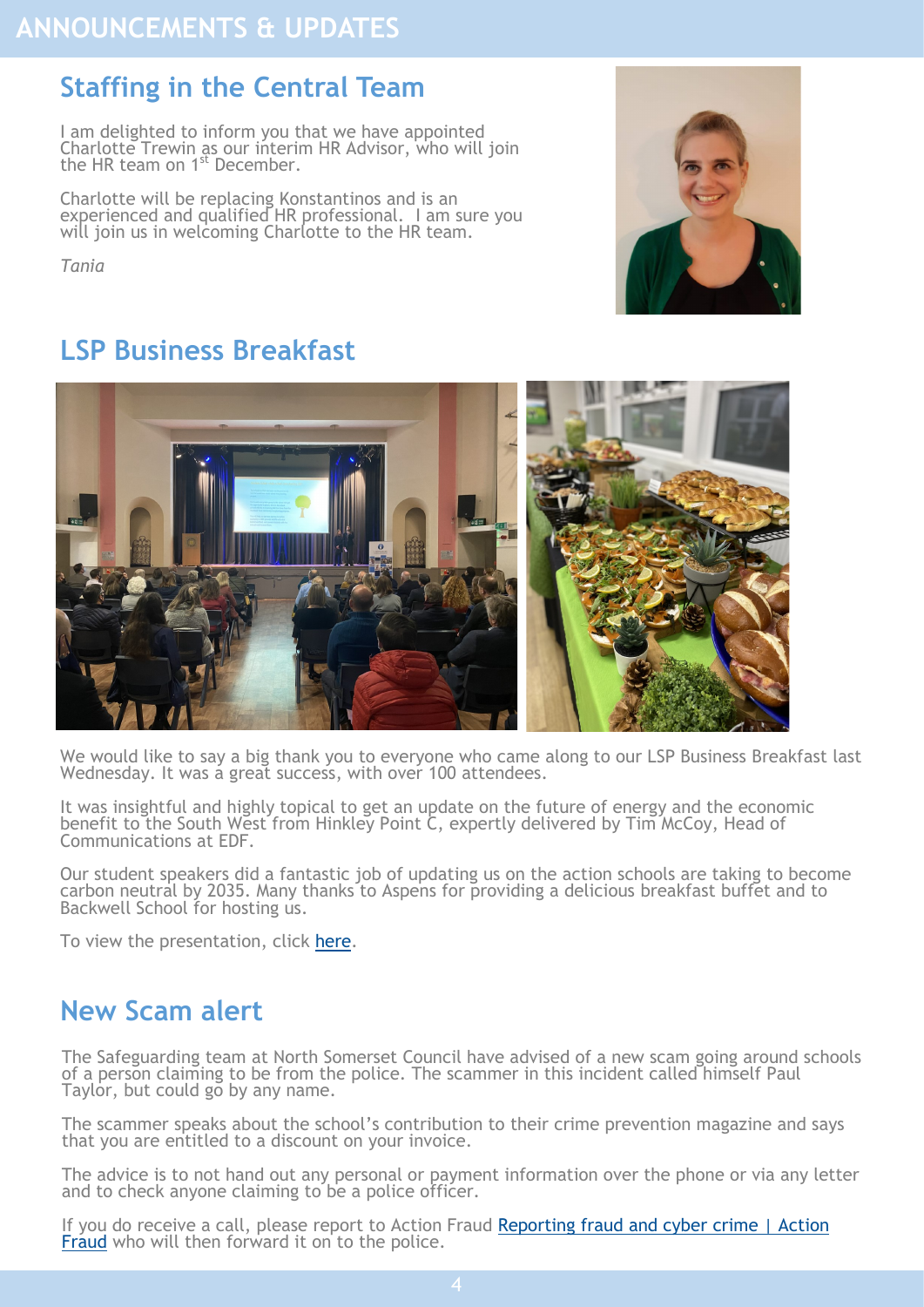## <span id="page-4-0"></span>**Negative PCR tests following positive LFDs**

A number of colleagues have reported that they are beginning to see further examples of negative PCR tests following positive LFDs. Following the testing error earlier in the year this is clearly of concern. We have contacted the public health teams at North Somerset and Bath and North East Somerset Councils and they have both stated that they aren't aware of any issues at present and that PCR testing still remains highly accurate. However, they are keen to hear of any such examples and are raising the issue at their regional network meeting this week to see if this is something other areas are seeing.

Bath and North East Somerset have asked schools to email Public Health@BATHNES.GOV.UK with the following information for any pupils/staff who have tested positive via LFD and then negative via PCR:

| Age | Any<br>COVID-<br>19<br>Symp-<br>toms?<br>Cough,<br>loss of<br>taste/<br>smell,<br>high<br>temp | Any other<br>symp-<br>toms?<br>e.g. runny<br>nose,<br>feeling<br>unwell.<br>headache | If YES to<br>symptoms<br>When did<br>these<br>start? | Have they<br>had<br>contact<br>with a<br>confirmed<br>case? | If YES to<br>contact. Was<br>this a house-<br>hold contact,<br>school contact,<br>or other type of<br>contact? | SEND sta-<br>tus if<br>applicable | Has this<br>person<br>previously<br>has COVID<br>and when? | COVID-19<br>Vaccination<br>status (if<br>applicable) |
|-----|------------------------------------------------------------------------------------------------|--------------------------------------------------------------------------------------|------------------------------------------------------|-------------------------------------------------------------|----------------------------------------------------------------------------------------------------------------|-----------------------------------|------------------------------------------------------------|------------------------------------------------------|
|     |                                                                                                |                                                                                      |                                                      |                                                             |                                                                                                                |                                   |                                                            |                                                      |

North Somerset Council are also keen to hear of any examples of this. They would like to know if the individuals have known links to outbreaks or household clusters of Covid or whether they are more sporadic cases? They are also keen to know if repeat LFDs, after being "cleared" by a PCR, are remaining positive?

### **What the new temporary COVID-19 measures mean for early years settings, and schools**

The following guidance has been issued by the Government:

#### [https://educationhub.blog.gov.uk/2021/11/28/what](https://educationhub.blog.gov.uk/2021/11/28/what-the-new-temporary-covid-19-measures-mean-for-early-year-settings-out-of-school-settings-schools-colleges-and-universities/)-the-new-temporary-covid-19-measures-meanfor-early-year-settings-out-of-school-settings-schools-colleges-and-[universities/](https://educationhub.blog.gov.uk/2021/11/28/what-the-new-temporary-covid-19-measures-mean-for-early-year-settings-out-of-school-settings-schools-colleges-and-universities/)

The new measures are in line with our current risk assessments and, in the main, there are no further changes to our control measures required. The exception to this is that close contacts of suspected or confirmed Omicron cases will be asked to isolate for 10 days regardless of their age of vaccination status. You do not need to amend and consult on your risk assessment for this change.

The Governments new measures are temporary and precautionary and will be reviewed in three weeks and our current risk assessments will be in place until at least the end of term 2.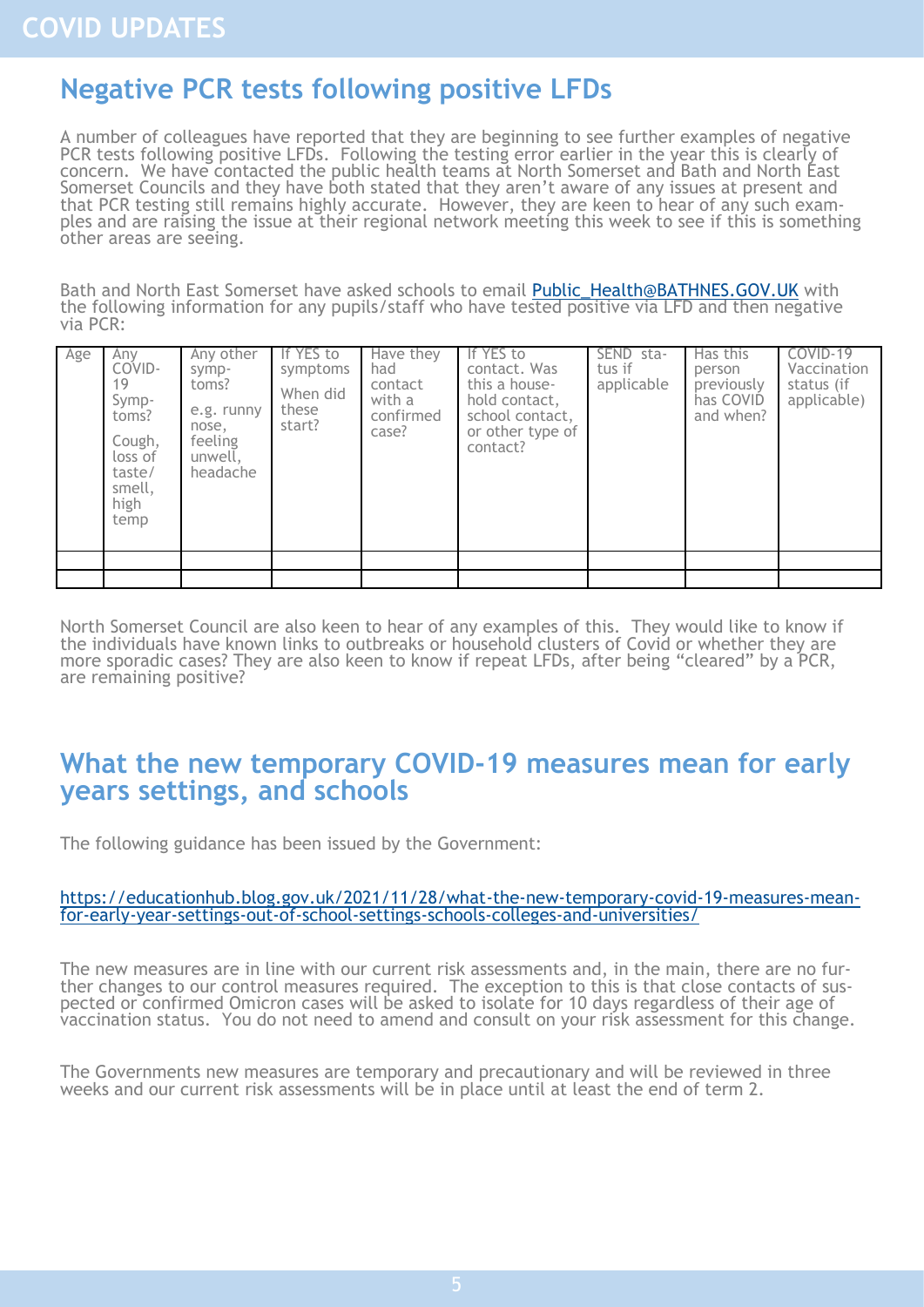A summary of the Government's advice is provided below:

#### Face coverings

From now, the Government are strongly advising that face coverings should be worn in communal areas in all settings by staff, visitors and pupils or students in year 7 and above, unless they are exempt.

Pupils or students (in year 7 or above) should continue to wear face coverings on public and dedicated school transport, unless they are exempt.

#### **Testing**

All educational and childcare settings should continue to encourage staff and students to twice weekly using lateral flow device (LFD) tests.

#### Contact tracing and isolation

The current guidance on contact tracing and isolation remains in place - which means that close contacts should take PCR tests but do not need to isolate unless they are over 18 and unvaccinated. **The exception is for close contacts of suspected or confirmed Omicron cases, who will be asked to isolate for 10 days.**

#### Vaccination

All eligible staff and students aged 12 and over are encouraged to take up the offer of the vaccine, including boosters.

Vaccines are our best defence against COVID-19. They help protect young people and adults, and benefit those around them. Vaccination makes people less likely to catch the virus and less likely to pass it on.

To book a vaccine, please visit: Book or manage a coronavirus (COVID-19) vaccination - NHS ([www.nhs.uk\).](http://www.nhs.uk)

#### International visits and trips

Individuals arriving in England must follow the red list rules.

South Africa, Botswana, Eswatini, Lesotho, Namibia and Zimbabwe moved onto the red list at 12.00pm Friday 26 November.

Angola, Malawi, Mozambique and Zambia were added to the red list at 4am Sunday 28 November.

Schools will want to consider whether to go ahead with planned international educational visits at this time, recognising the risk of disruption to education resulting from the need to isolate and test on arrival back into the UK.

#### Good hygiene

People should continue to follow the basic rules of good hygiene. This will help to protect individuals and others from COVID-19. These are:

- \* washing your hands
- \* cleaning your surroundings

\* covering your nose and mouth when you cough and sneeze.

More information on our guidance for educational and childcare settings is available on [gov.uk:](http://gov.uk) Guidance for schools: coronavirus (COVID-19) - [GOV.UK](http://GOV.UK) ([www.gov.uk\).](http://www.gov.uk)

Please continue to follow the flowchart previously issued for Christmas events. There is no requirement to cancel such events as long as they can be held safely or unless the local health team advice is to cancel.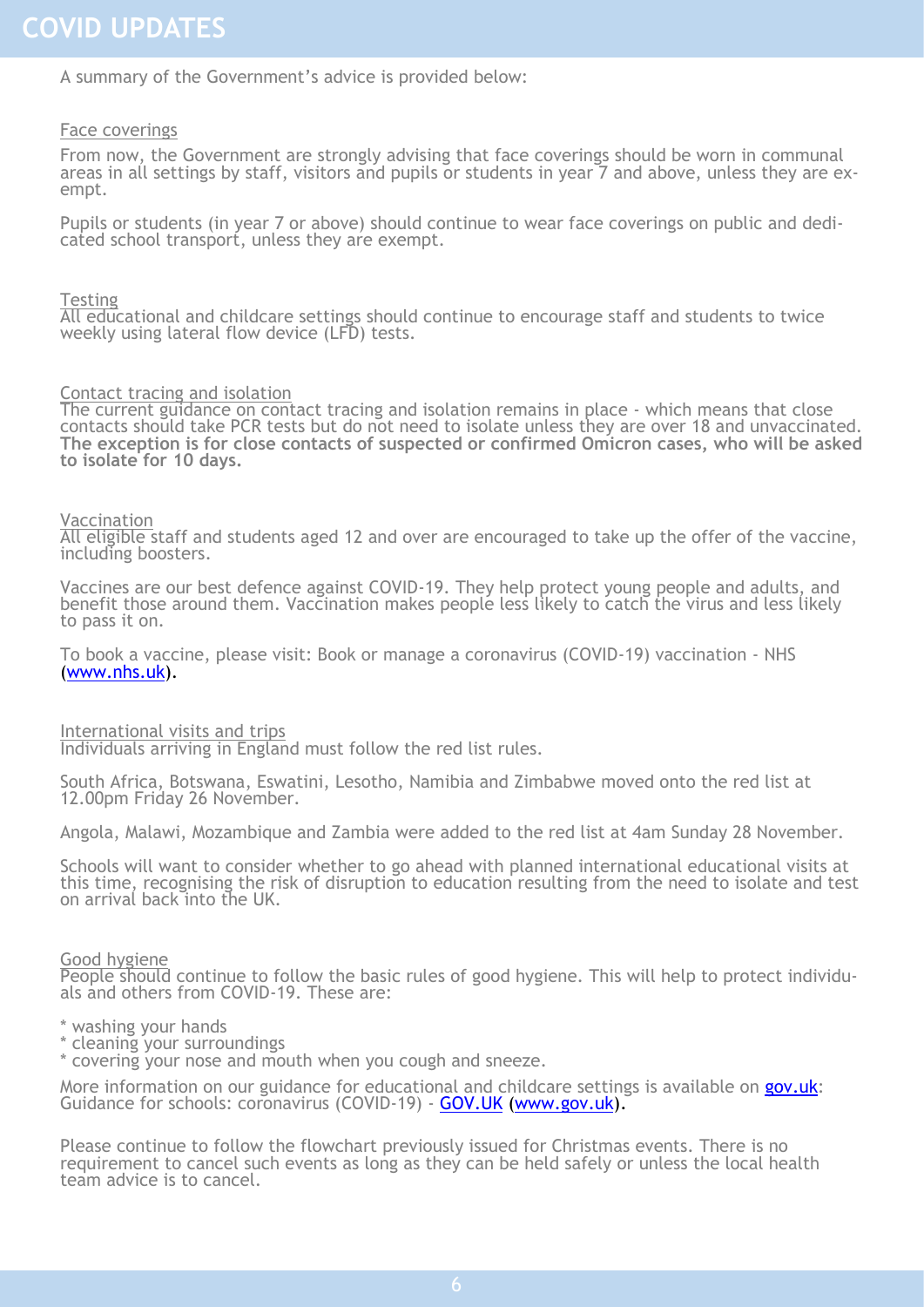## <span id="page-6-0"></span>**COVID UPDATES**

## **Arrangements for COVID-19 testing during the holidays and on return in January for all educational and childcare settings in England**

The DfE would like all secondary schools to prepare to test their pupils once on-site on return in January, stressing that testing continues to play a vital role in keeping COVID-19 out of schools. Tests, PPE and funding to support your workforce will be provided as before. After this test on return, pupils should continue to test in line with government guidelines.

The DfE have been asked whether secondary schools may stagger the return of pupils in the first week in January to help with the logistics of setting up Asymptomatic Test Sites. The DfE has responded to this query to say that a staggered return is entirely reasonable and they intend to confirm this in writing.

To enable testing on return in January, you will need to order sufficient test kits by Tuesday 30 November.

Please check your test kit stock levels and make an order of test kits so that staff are able to test over the holiday period, and for the first week of January, using home test kits. Secondary schools will also need to order ATS kits and sufficient home test kits to ensure secondary pupils can continue to test in line with government guidelines. Please complete this stock-[take form](https://forms.office.com/Pages/ResponsePage.aspx?id=yXfS-grGoU2187O4s0qC-cItYrlzC9FLoU5kGYk6uFtURDRCTEpBWUVPUE1ITUszNlJTWk4yOVlLQy4u&wdLOR=c2C396386-4E8F-4774-AAC3-13B6313A0D63) and ensure your stock is in date. Please specify when your setting closes for the holidays in the 'delivery instructions' when placing your order to ensure you receive your delivery.

Ofsted has confirmed that secondary schools will not be inspected, unless there are urgent concerns, during the first week of schools' return in January.

Updated guidance is available on the [document sharing platform](https://drive.google.com/drive/folders/1jYv0MjFyIIbzgPn_1S10OuRgfrj_b5_P) to support schools to prepare for asymptomatic testing when you return in January, including (for secondary schools) an asymptomatic testing site.

All staff and secondary school students should test over the holidays in line with national guidance. This means that they should test if they will be in a high-risk situation that day, and before visiting people who are at higher risk of severe illness if they get COVID-19.

## **FINANCE UPDATES**

## **Monthly Accruals and Prepayments**

Thank you for returning your schedule request templates for monthly accruals and prepayments. Although we have been successfully processing monthly accruals and prepayments for income streams, monthly recharges for core services and all other recharges between the Central Team and schools since September, we have identified a problem with processing some of the items identified by schools because we do not currently close periods on PSF. It is likely that we will have to make some changes on PSF, but this will require some careful planning to ensure that we are fully aware of the impact of any changes that we make, both for schools and for the Central Team. We had hoped that we would be in a position to implement the necessary changes by the end of November, but this has not been possible.

We will let you know as soon as possible of the timescale of any changes and therefore when your monthly journals will be processed. Apologies for any inconvenience caused.